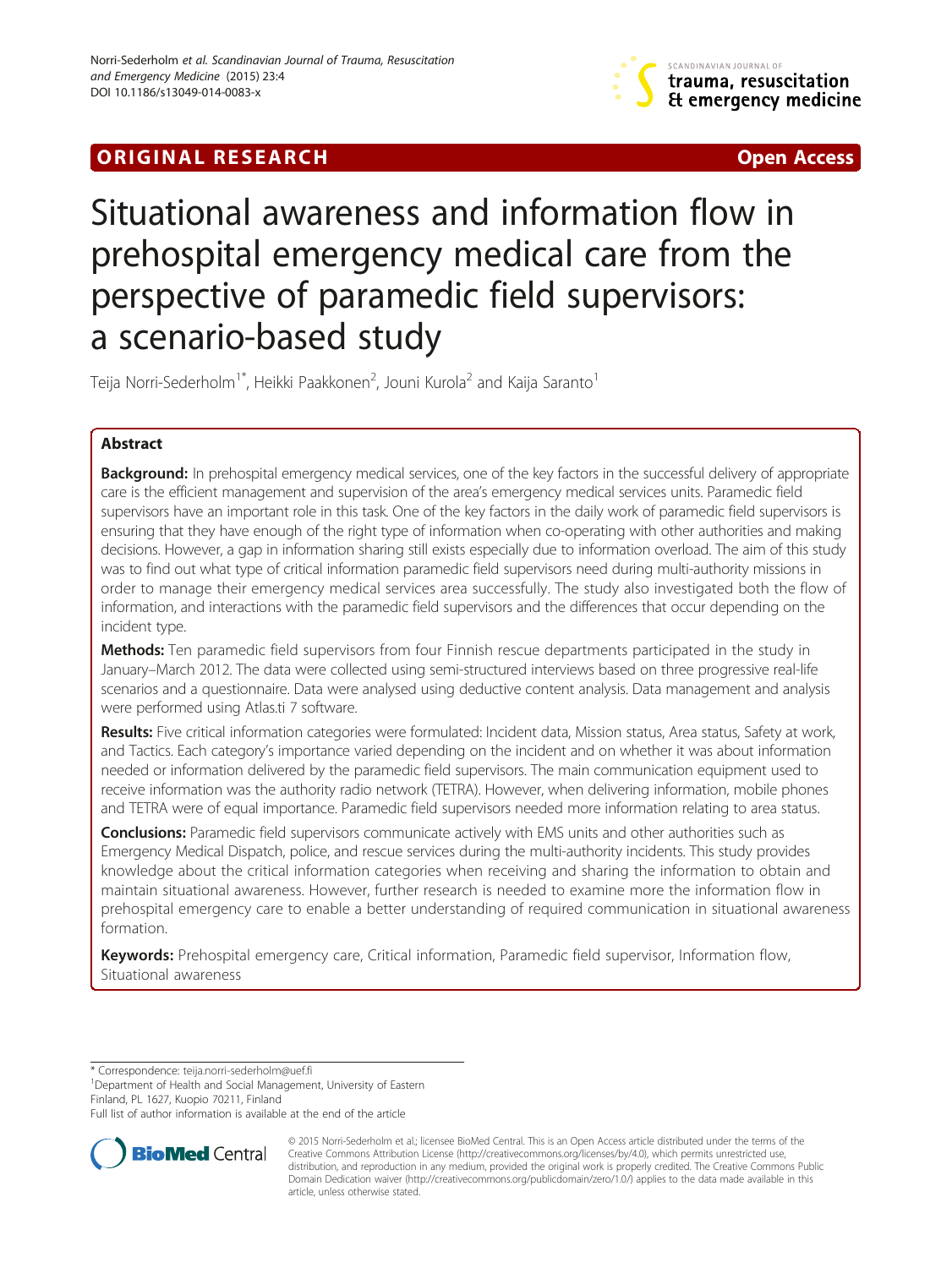#### Background

One of the key factors in the successful delivery of prehospital emergency medical care is the efficient management and supervision of emergency medical services (EMS) units. In Finland this is the task of the paramedic field supervisor (PFS). They need to ensure an adequate number of EMS units in their designated area and they have an important EMS leadership role in cases where several EMS units are needed and/or multi-authority incidents [[1,2\]](#page-8-0). PFS are required to make a great number of decisions rapidly, and in most cases, under pressure. These decisions depend on their situational awareness (SA) [\[3](#page-8-0)].

SA is derived from information and its interpretation: without having enough the right type of information, there is no situational awareness [[4-6\]](#page-8-0). The most important information categories at PFS's work were events, means, action patterns and decisions [\[7](#page-8-0)]. In order to support the accurate formation of SA, critical information needs should be identified [[8\]](#page-8-0). Furthermore, when making decisions in multiple casualty incidents, good information flow is required: information is needed from different sources to create a correct mental picture of what is going on. Decisions based on low-grade information can lead to poor patient outcomes and/or risks to rescuers [\[3](#page-8-0)].

An important part of PFS work is the co-operation and sharing of information with other authorities involved in the incident event. This co-operation also enables shared situational awareness (SSA) [\[9](#page-8-0)]. Seppänen et al. [\[8](#page-8-0)] have collated the major factors that hampered the Search and Rescue (SAR) organisation in achieving adequate SSA. These influential factors were information gaps, the lack of fluent communication, and the fact that there was no common operational picture in use. They also found out that the factors affecting information gaps were agencies focusing only on their own tasks, unclear information delivery processes, shortages of incident information, agencies passivity, and a lack of up-todate information.

The aim of this study was to find out what type of critical information paramedic field supervisors need during multi-authority incidents in order to manage their emergency medical services area successfully. The study also investigated the flow of information, with whom the paramedic field supervisors co-operate and how, and the differences that occur depending on the incident type.

#### Methods

#### Ethics

All rescue departments gave their permission for the research. Before the interview, all participants were informed about the study and signed Informed Consent Form including the description of study, the purpose of its

use, the confidentiality, and the rights of the participant. The University of Eastern Finland Committee on Research Ethics approved the study on 15 December 2011.

#### Questionnaire design

Three progressive scenarios based on real-life experiences were used in the study. The scenarios were selected to represent different types of prehospital incidents and the paramedic field supervisors' leadership role in these incidents. The scenarios were written by the first author based on the discussions with the two co-authors from the Centre of Prehospital Emergency Care. The scenarios were pre-tested by two prehospital emergency care professionals using the same interview method as in the study. After pre-testing, changes were made according to the feedback. After that, another two informal pilot interviews were conducted by the corresponding author. The interviews involved an Emergency Response Centre (ERC) instructor and a police field commander, both of whom requested minor changes. These were implemented, and enhanced the validity of the scenarios. The validity check included both the content and the correctness of the work protocol and actions during the scenario.

The first scenario was a road traffic accident with eight potential patients. The accident took place in winter, approximately 30 km from the city centre, at a time when the paramedic field supervisor was in the city centre leading a team in resuscitation. The second scenario was set on a Saturday night in early June, at the start of the school summer holidays. Many young adults in multiple locations of one neighbourhood were feeling unwell and eventually lost consciousness; it was later revealed that they were members of a group of eight young adults who had bought cheap alcohol containing poisonous methanol from an unknown person. The third scenario involved a shooting threat outside of a shopping centre, which ended with one person being wounded. The situation required the presence of an ambulance unit in a safe zone.

#### Selection of the study population

Ten paramedic field supervisors from four Finnish rescue departments volunteered to participate in the study. The rescue departments represented both different geographic areas of Finland and different sized organisations in order to obtain sample diversity.

#### Interview method

The data were collected from January to March 2012, using semi-structured interviews and a questionnaire.

Interviews were conducted by the first author in the rescue departments at day time. During the interview the paramedic field supervisors were off-duty. The interviewer simulated the different authorities during the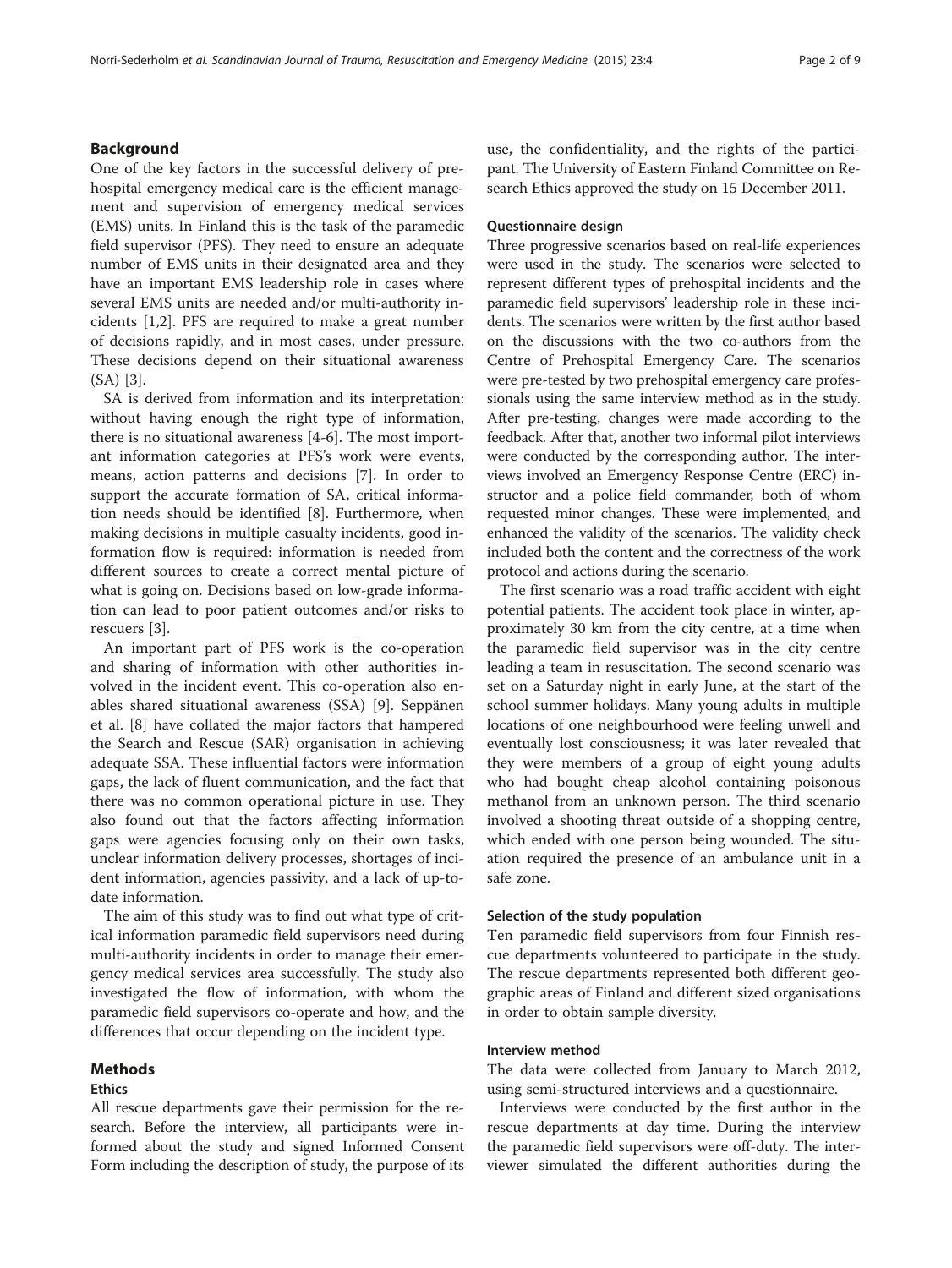interview and the interviews were audio-recorded. The mean duration of the interviews was approximately 70 minutes. The scenarios proceeded in a realistic manner. Based on the practice in their area, the paramedic field supervisors received the information they would routinely receive from ambulance units or other authorities, such as the ERC, the rescue department and the police. Some information provided was intended for the paramedic field supervisors and some was not. During the interview, the paramedic field supervisors asked for more information from other field authorities as they would normally do in their daily work. In turn, they were given the information that was available at that particular step of the scenario. As the scenario proceeded, they made decisions, such as whether to participate in the incident in the field or not, and they delivered information to other authorities. At the same time, they had to maintain their normal duties to ensure that there were enough free resources in their area for other possible incidents. Some scenarios caused a situation where there were insufficient or no ambulances in the area for the incident. The interviewees were asked to describe what type of information they were looking for and why, what information they delivered to other agencies, and what were they thinking during the incident.

All interviewees volunteered to answer a questionnaire [[10\]](#page-8-0) after the interview. The questionnaire included three open questions: 1) What information is important to receive in relation to your actions? 2) What information is important to deliver to the other agencies? and 3) What information would you have liked more of?

#### Data collation and analysis

Interview data were transcribed verbatim. The only changes made were to dialect words, which were changed to standard language to avoid identifying the area where the interview was conducted. The names used to recognise the area were also changed.

The data were analysed using content analysis, a research technique which, through the use of categories, draws replicable and valid inferences from texts in the context of their use [[11,12\]](#page-8-0). This study applied Choo's [[13\]](#page-8-0) information management model in creating the themes for analysis.

The text was first coded into six themes created from the flow of information. The first three themes related to information needs: the kind of information paramedic field supervisors needed, from whom they received it, and through what communication device. The next three themes related to delivered information: the kind of information paramedic field supervisors delivered, to whom they sent it, and by what method. The coding was done using Atlas.ti 7 qualitative data software, and text belonging to the code could be either a meaningful

complete sentence or a couple of words with a meaningful purpose. To increase reliability, the text was coded one scenario at a time. To ensure the validity of the coding, a check was done by the corresponding author after all the text was coded. The total number of codes was 684. The analysis continued by adding the data to an Excel spreadsheet to create the categories for each theme (Figure [1\)](#page-3-0) based on the analysis. The findings were changed to percentages to enable comparison.

The total number of questionnaire findings was 129. The number of items relevant to receiving information was 62, 44 items were relevant to delivering information, and 23 data items related to the need for more information. The narrative text was content analysed and categorised in the same manner as the interview data to enable comparison.

#### Results

Findings relating to information flow and critical information categories, and their differences between the scenarios, are first described. This is done category by category, relaying the findings for both information needed and information delivered at the same time. The findings of the questionnaire are then explained.

#### Critical information categories

Five critical information categories were identified from the data: Incident data, Mission status, Area status, Safety at work, and Tactics. Incident data was the most important critical information category both in needed and delivered information (Table [1](#page-3-0)); this result was the same in all three scenarios. The second category varied depending on the scenario. In the traffic accident scenario, Mission status was the second most common category for both needed and delivered information, whereas in the youth scenario Area status was most needed and Tactics in delivered information. In the shooting scenario, Safety at work stood out, although Mission status was also important in delivering information for such incidents.

#### Incident data

The critical information the paramedic field supervisors needed related to Incident data (Table [2](#page-4-0)) were preliminary knowledge (information based on an emergency call) about the incident, the number and status (triage) of patients, and detailed information received from agencies on the scene, for example, whether anyone was trapped in the road traffic accident case. They also needed specific information about the incident, such as information from the police about how many people were in danger or whether all the people involved were youths. In this category, almost half of the needed information related to detailed information. This information was mainly received via TETRA from EMS units on the scene. The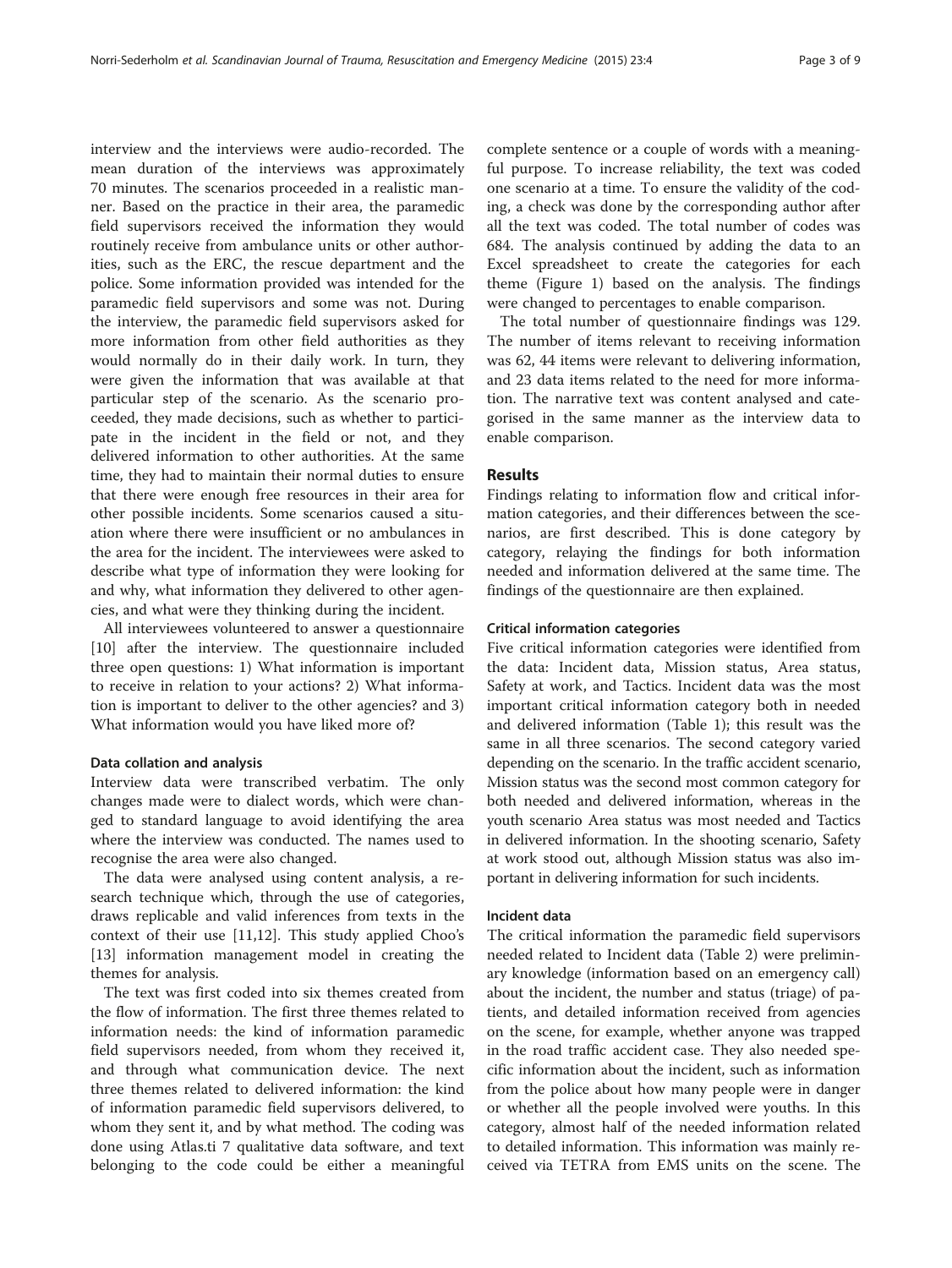<span id="page-3-0"></span>

typical Incident data information that paramedic field supervisors delivered to EMS units were orders, detailed information, and information received from other agencies, such as the police. They delivered the number of patients and detailed information about the incident to fire rescue and the police, and they also related the status of the patients to the police. The information delivered to the EMS doctor was mainly detailed information about the incident. Paramedic field supervisors made the preliminary notification to the hospital and gave detailed information about the incident.

#### Mission status

Information needs relating to Mission status (Table [3](#page-4-0)) varied depending on the scenario. The typical information needs were both the number and skill level of EMS units assigned to the mission, and information on whether the assigned resources were sufficient. Paramedic field supervisors also needed other information, such as whether an EMS doctor was already assigned to the mission, when the EMS units could be released, and the estimated action time. They delivered information, such as their own status (on the way/estimated time of arrival at the scene, on scene, not available), the sufficiency of the EMS units (enough, need more, can be released), the estimated action time, and confirmation of a completed mission.

#### Area status

Typical information needs for Area status (Table [4\)](#page-5-0) were the number, type, and location of free EMS units, the status and location of the occupied units, the availability of an EMS doctor, and the possibility of getting more units (created ad hoc or from the neighbouring town). The youth scenario had the highest Area status value. Paramedic field supervisors delivered information relating to Area status mainly to Emergency Medical Dispatch (EMD). It was about giving instructions on how to manage urgent and non-urgent incidents and their current status to identify the possibility to free some EMS units if needed, and the PFS availability.

#### Safety at work

In the Safety at work category (Table [5](#page-5-0)), paramedic field supervisors had a generic information need in all

| Category       | Information needed<br>Scenario |            |                        | <b>Information delivered</b><br>Scenario |                     |                               | <b>Needed</b>      | <b>Delivered</b>   |
|----------------|--------------------------------|------------|------------------------|------------------------------------------|---------------------|-------------------------------|--------------------|--------------------|
|                |                                |            |                        |                                          |                     |                               |                    |                    |
|                | <b>Accident</b><br>$(n = 113)$ | Youth      | Shooting<br>$(n = 52)$ | <b>Accident</b><br>$(n = 63)$            | Youth<br>$(n = 27)$ | <b>Shooting</b><br>$(n = 54)$ | All<br>$(n = 225)$ | ΑII<br>$(n = 144)$ |
|                |                                | $(n = 60)$ |                        |                                          |                     |                               |                    |                    |
| Incident data  | 44                             | 51         | 42                     | 67                                       | 70                  | 39                            | 46                 | 57                 |
| Mission status | 39                             | 14         | 4                      | 18                                       | 0                   | 20                            | 24                 | 15                 |
| Area status    | 14                             | 27         | 10                     | 8                                        | 11                  | 11                            | 16                 | 10                 |
| Safety at work |                                | 5          | 27                     | $\overline{2}$                           | $\Omega$            | 19                            | 8                  | 8                  |
| Tactics        | 2                              | 3          | 17                     | 5                                        | 19                  | 11                            | 6                  | 10                 |
| <b>TOTAL %</b> | 100                            | 100        | 100                    | 100                                      | 100                 | 100                           | 100                | 100                |

#### Table 1 Information needed and delivered (%)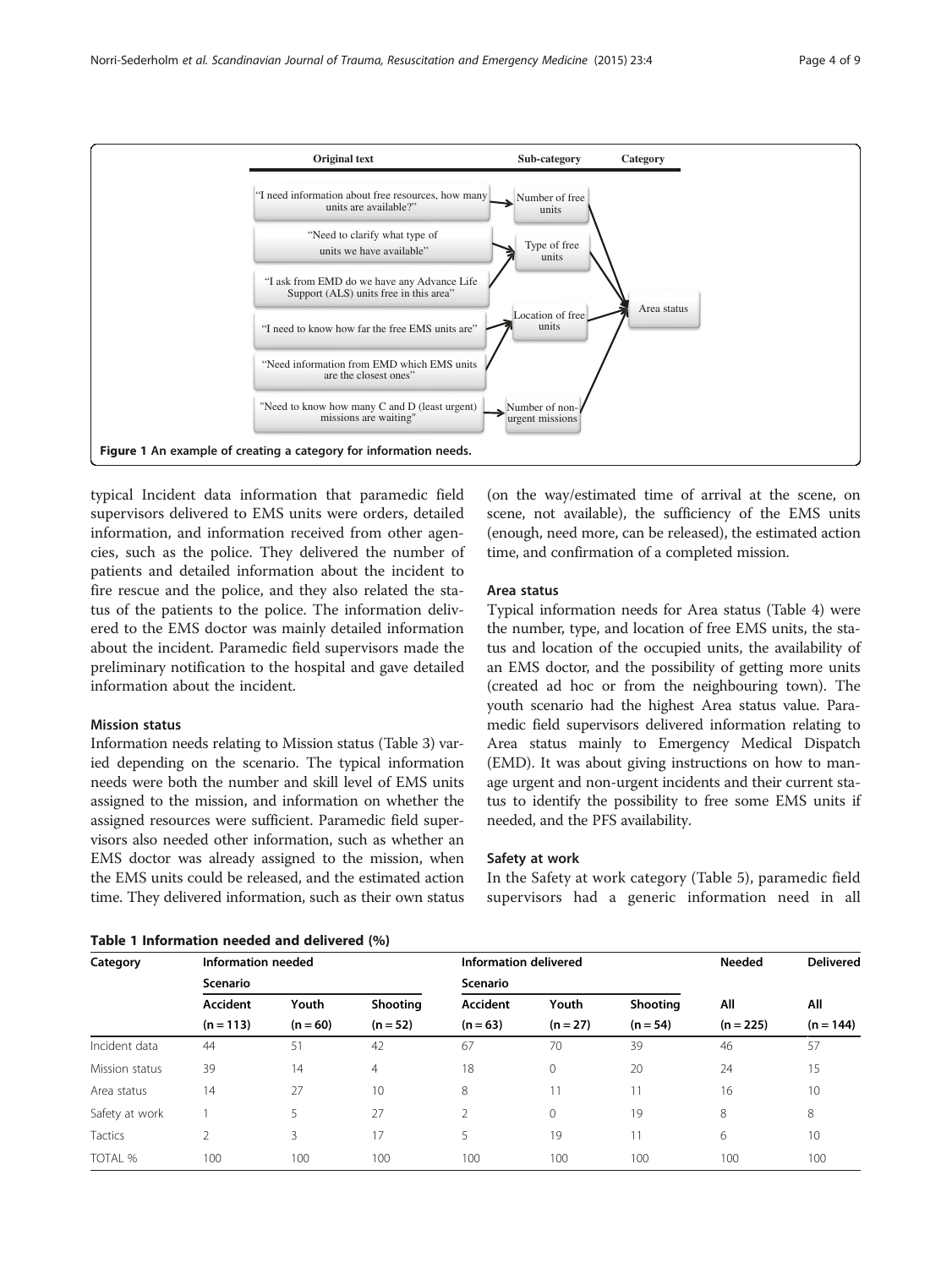#### <span id="page-4-0"></span>Table 2 Incident data details (%)

| Incident data                                                                                                                                                                                     |      |                                                                                              |      |
|---------------------------------------------------------------------------------------------------------------------------------------------------------------------------------------------------|------|----------------------------------------------------------------------------------------------|------|
| Information needed ( $n = 103$ )                                                                                                                                                                  | $\%$ | Information delivered ( $n = 84$ )                                                           | $\%$ |
| Detailed information from actors on scene (reason/cause,<br>Anyone trapped?, estimated time for extrication)                                                                                      | 48   | Detailed information to EMS units, EMS doctor,<br>rescue service and police                  | 43   |
| Status of patients                                                                                                                                                                                | 15   | Action plan to EMS unit and to EMS doctor                                                    | 21   |
| Number of patients                                                                                                                                                                                | 14   | Preliminary notification to hospital                                                         | 13   |
| Confirmation (mission code correct, medication given<br>according to the protocol, are you ok?, police and rescue<br>has the same number of patients, all patients checked,<br>shooter is caught) | 9    | Number of patients to rescue and police                                                      | 8    |
| Preliminary knowledge from emergency call (what has<br>happened, driving speed)                                                                                                                   |      | Detailed information to hospital, poison information<br>centre, and telephone health service | 8    |
| Specific information about incident (How many people<br>in danger? What kind of gun? Where are other possible<br>patients? Are all involved persons young people?                                 |      | Status of patients to police                                                                 | 5.   |
|                                                                                                                                                                                                   |      | Confirmation to EMD                                                                          |      |
|                                                                                                                                                                                                   |      | Patient data to EMS report                                                                   |      |

scenarios, this was a request to the police or rescue services on whether there were any safety risk factors. The rest of the needs related to the shooting scenario; which were the location of the safe zone and permission to enter the scene. Universally the paramedic field supervisors only accepted this information from the police in charge of the operation. After receiving the required information in the shooting scenario, the PFS cascaded the safety action plan to all EMS units and the EMS doctor.

Tactical information (Table [6](#page-6-0)) needs in the shooting scenario were received mainly from the police. In the road traffic accident and youth scenarios, the information needs related to operative leadership. This information came from the EMS doctor and the EMS unit currently in charge of the incident. After analysing the

| Table 3 Mission status details (%) |  |  |
|------------------------------------|--|--|
|------------------------------------|--|--|

Mission status

information received, paramedic field supervisors made the tactical action plan and passed it on to the units, doctor and the police.

#### Information sources and targets

There were differences relating to information sources and targets, i.e., the social network, of the EMS (Table [7](#page-6-0)). Paramedic field supervisors mainly received information from the EMD and, depending on the case, from the police, EMS unit, and fire rescue. When looking at all the data, it seems that paramedic field supervisors both receive and deliver information to the EMS in equal measures. Paramedic field supervisors receive more information from the EMD and the police than they deliver back to those groups; however they mainly disseminate information to

| נטואינ ווטוננוויו                                         |                |                                                 |      |  |
|-----------------------------------------------------------|----------------|-------------------------------------------------|------|--|
| Information needed ( $n = 53$ )                           | $\%$           | Information delivered $(n = 21)$                | $\%$ |  |
| EMS units assigned to the mission                         | 41             | Sufficiency of the EMS units                    | 29   |  |
| <b>EMS</b> resources                                      | 26             | Estimated action time                           | 14   |  |
| Estimated action time                                     |                | Mission completed                               | 14   |  |
| EMS doctor assigned to mission                            |                | PFS at scene                                    | 9    |  |
| Location of the EMS units on the way to the mission       | 6              | PFS Estimated arrival time to the scene         | 9    |  |
| Hospital capability of admitting patients to be confirmed | $\overline{4}$ | PFS and EMS doctor not available to the mission | 5    |  |
| Number of police units assigned to mission                | $\overline{4}$ | EMS doctor joined the mission                   | 5    |  |
| Distance to hospital                                      |                | Decision of EMS unit to join another mission    | 5    |  |
| Guidance to the scene                                     |                | Request to EMD to add PFS to the mission        | 5    |  |
| Can we change the units?                                  |                | Change of the mission urgency                   | 5.   |  |
| Possibility to free any EMS unit                          |                |                                                 |      |  |
| Mission completed                                         |                |                                                 |      |  |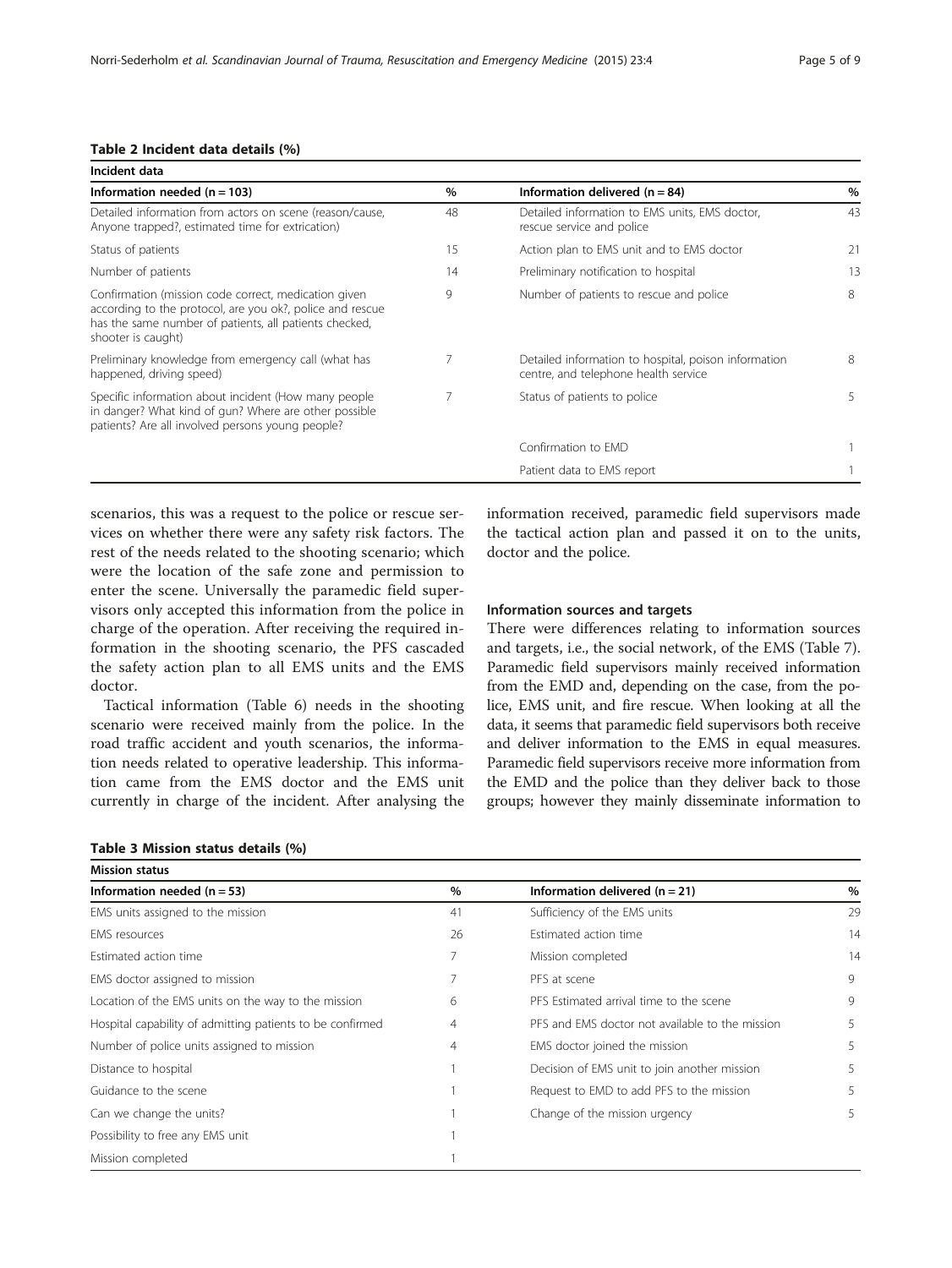| Area status                                       |    |                                                                                 |             |
|---------------------------------------------------|----|---------------------------------------------------------------------------------|-------------|
| Information needed ( $n = 37$ )                   | %  | Information delivered $(n = 14)$                                                | $\%$        |
| Available EMS units (number, type, location)      | 24 | PFS available if needed                                                         | 22          |
| Availability of EMS doctor                        | 22 | Action plan to EMD how to manage urgent and non-urgent missions                 | 22          |
| Status of missions in the area                    | 19 | EMD to stop non-urgent missions for a moment                                    | 14          |
| Location of occupied units                        | 11 | Info to rescue service that most probably first response missions will increase | $7^{\circ}$ |
| Number of non-urgent missions                     | 8  | FMD to take care of area status                                                 | 7           |
| Possibility to have EMS units from neighbour town | 8  | EMD to inform EMS doctor about the shooting case                                | 7           |
| Possibility to create ad hoc EMS units            | 5  | EMD to temporarily re-locate the EMS units to ensure the coverage in the area   | $7^{\circ}$ |
| Are missions connected?                           | 3  | FMD can deactivate ad hoc FMS units                                             | 7           |
|                                                   |    | PFS not available                                                               |             |

#### <span id="page-5-0"></span>Table 4 Area status details (%)

the EMS doctor, hospital, and fire rescue teams than receive information back.

#### Methods to receive and deliver information

As shown in Table [8](#page-7-0), the paramedic field supervisors used three different methods to receive and deliver information. The use of communication equipment (TETRA, mobile phone) was the most common. However, there were differences in their use. Information was mainly received using TETRA, but when delivering information, TETRA and the mobile phone were used equally. Paramedic field supervisors used two information systems: the field command system and the electronic patient record. In this study, the field command system was only used to receive information. It is noteworthy that one quarter of the information was delivered face to face.

#### Questionnaire results

In the questionnaire, Incident data was the most important information to receive and share; Mission status and Area status also featured prominently. Incident status, Safety at work, and Tactics were of similar importance when sharing the data. The paramedic field supervisors clearly needed more information relating to Area status. The Other category included information such as how the staff was coping, the channels in use, and the patient's diagnosis in the hospital. In addition, there was also the comment that "I receive too much information".

#### **Discussion**

Five critical information categories were formulated: Incident data, Mission status, Area status, Safety at work, and Tactics. In general, the results indicate that paramedic field supervisors communicate actively. They mainly receive the information from other authorities via authority radio network (TETRA), but when it comes to delivering it, the use of TETRA and mobile phone was equally common.

The study provides knowledge about information sharing focusing on the information itself in prehospital emergency care. This aspect combined with analysis of multiauthority network and communication devices offers quite a unique set of research results in this domain. It increases the understanding of information flow, which can be taken into account in paramedic field supervisors' daily work and education. The results also help in focusing to essential information needs in order to obtain and maintain situational awareness.

The five critical information categories identified in this study describe the paramedic field supervisors' work quite well. Incident data, Mission status, Area status, Safety at work, and Tactics formulate the basic information for their daily activities. Their main task is to decide how the EMS units in the area are used and to support emergency medical dispatch (EMD) in cases when demand exceeds the supply of resources [\[1](#page-8-0)]. A literature review revealed very little on the question of the information aspect of

| Table 5 Safety at work details (%) |  |  |  |  |
|------------------------------------|--|--|--|--|
|------------------------------------|--|--|--|--|

| Safety at work                  |    |                                                            |    |
|---------------------------------|----|------------------------------------------------------------|----|
| Information needed ( $n = 18$ ) | %  | Information delivered $(n = 11)$                           | %  |
| Location of safe zone           | 61 | Safety plan to EMS units and EMS doctor                    | 55 |
| Any risk factors?               | 28 | Information about safety risk to all EMS units in the area | 18 |
| Permission to go to the scene   |    | Information about no safety risk anymore to all EMS units  | 18 |
|                                 |    | Information about safety risk to rescue service            |    |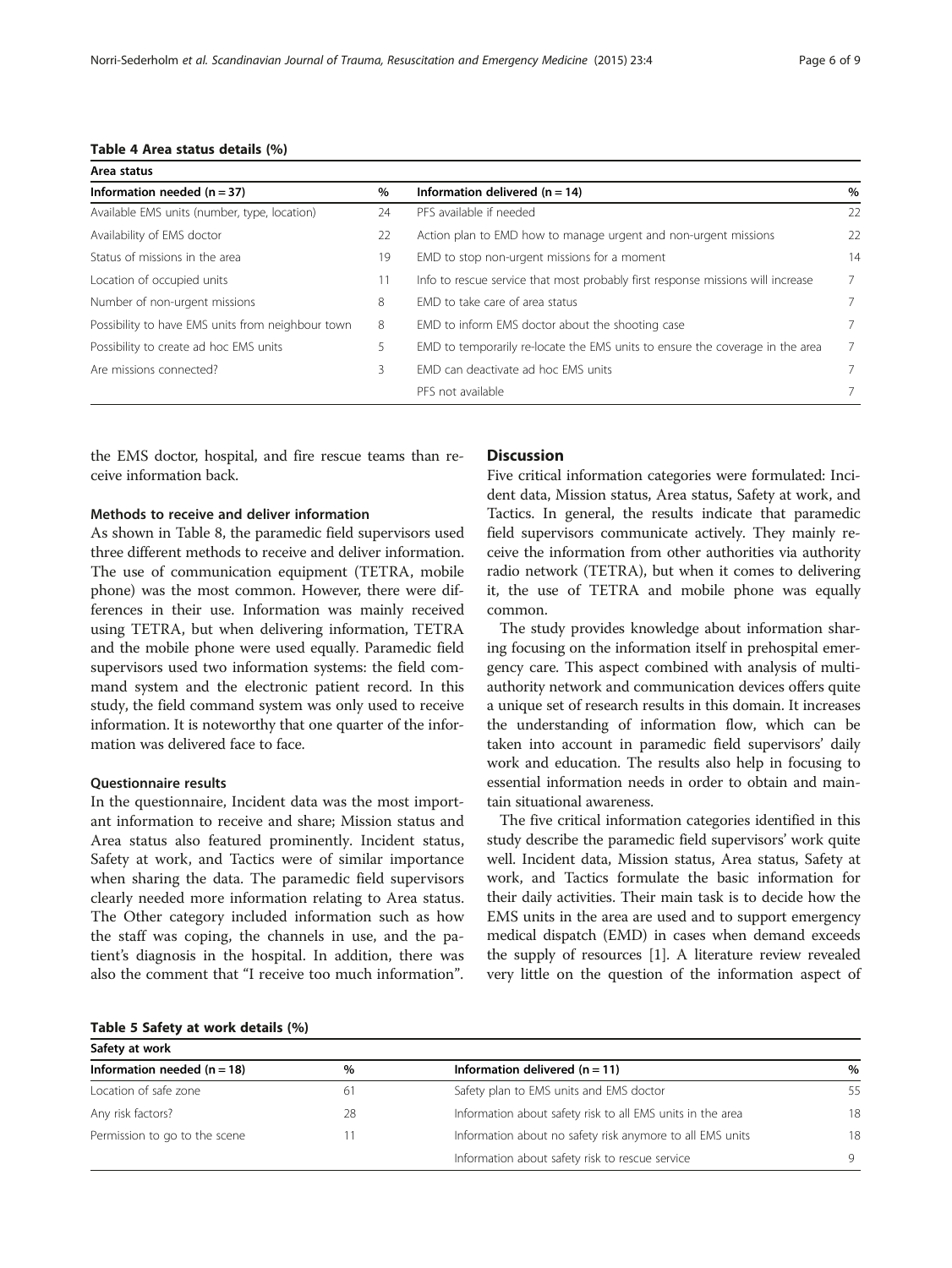| <b>Tactics</b>                      |    |                                         |      |  |  |  |
|-------------------------------------|----|-----------------------------------------|------|--|--|--|
| Information needed ( $n = 14$ )     | %  | Information delivered $(n = 14)$        | $\%$ |  |  |  |
| Instructions how to act from police | 64 | Action plan to EMS units and EMS doctor | 71   |  |  |  |
| Opinion from police                 |    | Situation picture to police             | 22   |  |  |  |
| Leadership relations                | 4  | Action plan to police                   |      |  |  |  |

<span id="page-6-0"></span>Table 6 Tactics details (%)

PFS work. Since there is no prior research from this aspect, these results can be considered pioneering, which obviously makes referencing earlier findings very challenging. Safety at work and Tactics are usually mentioned in EMS textbooks, and they may even feature in a distinct chapter. However, the textbooks do not usually describe how to manage them in the entire EMS area.

The utmost importance of incident data in the paramedic field supervisors' work was made apparent in this study. Almost half of the information needs and more than half of the delivered information related to incident data in all scenarios. It is also notable that almost half of the information needs related to detailed information. Paramedic field supervisors needed to know whether there were any special circumstances in the case that they should be aware of. However, they were not so interested in the details of patients' clinical condition: the number of patients and their triage categories was sufficient, and the results from the questionnaire were in line with this. When delivering incident data, the paramedic field supervisors were clearly communicators between the EMS units and other authorities, sharing the information and thus enabling shared situational awareness (SSA).

Safety at work and Tactics in the road traffic accident were minor information needs, which was an unexpected finding. A possible explanation for this might be that in most of the cases, paramedic field supervisors did not take the lead in the situation. Not all of them went to the scene, and if they did, the fire rescue was

chiefly responsible for the situation and an EMS unit was in charge of care; paramedic field supervisors did not want to interfere in the work itself. In the youth scenario, the safety information needs related to the scenesafety, such as the risk of the possible violence and the need to know if the police were already on-scene. The paramedic field supervisors did not deliver any safety related information. In the scenario, when it was found that the original reason for the cause of the unconsciousness and high respiration rate was an unknown liquid, presumably poisonous, the result was unexpected. In this kind of situation, it could be thought that PFS delivers or reminds EMS units about safety instructions. However, in the shooting scenario, Safety at work and Tactics had reasonably high information needs. This can be explained by the nature of the scenario.

The crucial role of communication within and among the teams and organisations to ensure safe clinical practice and effective organisational performance has only recently been recognised [\[14](#page-8-0)]. In general, it is important to understand the conformity and differences in and between the critical information categories to enable effective and reasonable communication during the incident. The results indicate that paramedic field supervisors communicate actively, although many of them felt overloaded with information. When aware of the critical information needs, it is possible to support the formation of situational awareness and focus on sharing the information elements needed to perform the core task [[8\]](#page-8-0). This study highlights the key authorities with whom

| Source/Target  | <b>Received from</b><br>Scenario |                     |                        | <b>Delivered to</b><br>Scenario |                     |                        | Received           | <b>Delivered</b> |
|----------------|----------------------------------|---------------------|------------------------|---------------------------------|---------------------|------------------------|--------------------|------------------|
|                |                                  |                     |                        |                                 |                     |                        |                    |                  |
|                | <b>Accident</b>                  | Youth<br>$(n = 34)$ | Shooting<br>$(n = 30)$ | <b>Accident</b><br>$(n = 41)$   | Youth<br>$(n = 22)$ | Shooting<br>$(n = 41)$ | All<br>$(n = 128)$ | Αll              |
|                | $(n = 64)$                       |                     |                        |                                 |                     |                        |                    | $(n = 104)$      |
| EMS unit       | 24                               | 30                  | 7                      | 17                              | 32                  | 27                     | 23                 | 24               |
| EMS doctor     | 5                                | $\mathsf{O}\xspace$ | 0                      | 12                              | 27                  | 27                     | $\overline{2}$     | 21               |
| <b>EMD</b>     | 54                               | 41                  | 10                     | 17                              | 9                   | 25                     | 41                 | 18               |
| Fire rescue    | 11                               | 0                   | $\circ$                | 22                              | $\overline{4}$      |                        | 6                  | 13               |
| Police         | $\overline{2}$                   | 26                  | 83                     | 10                              | 14                  | $\overline{2}$         | 27                 | 8                |
| Hospital       | $\overline{2}$                   | $\mathbf 0$         | 0                      | 22                              | 14                  | 12                     |                    | 16               |
| Participants   | 2                                | 3                   | $\circ$                | $\mathbf 0$                     | 0                   | $\mathbf{0}$           | $\overline{2}$     | 0                |
| <b>TOTAL %</b> | 100                              | 100                 | 100                    | 100                             | 100                 | 100                    | 100                | 100              |

Table 7 Information sources and targets (%)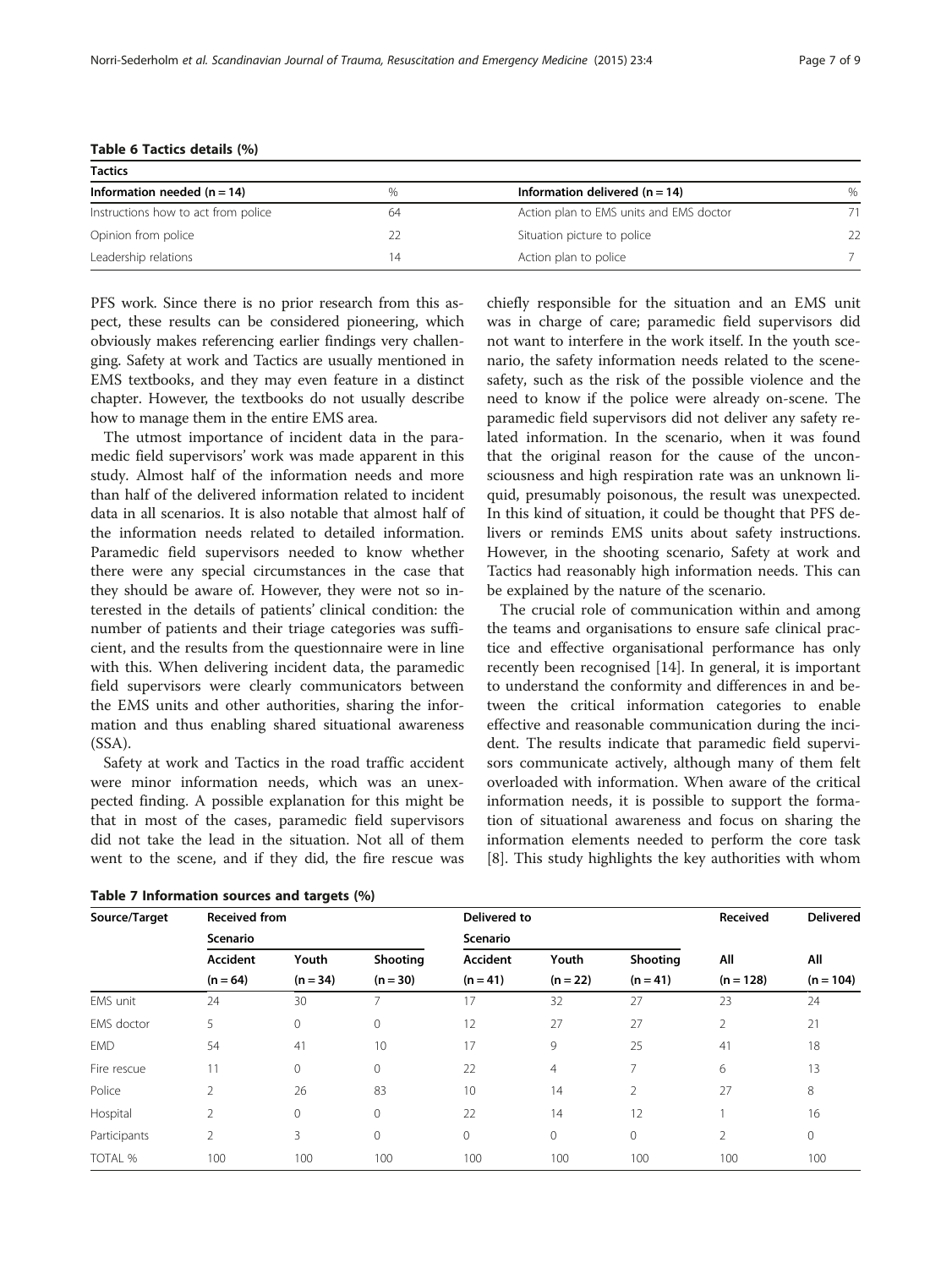<span id="page-7-0"></span>Table 8 Methods used to receive and deliver information (%)

| Method                   | <b>Received</b> | <b>Delivered</b> |  |
|--------------------------|-----------------|------------------|--|
|                          | $(n = 49)$      | $(n = 34)$       |  |
| Communication equipment  | 69              | 70               |  |
| Authority radio network* | (63)            | (35)             |  |
| Mobile phone             | (6)             | (35)             |  |
| Information system       | 22              | 6                |  |
| Field command system     | (16)            | (0)              |  |
| <b>FPR</b>               | (6)             | (6)              |  |
| Face to face             | 9               | 24               |  |
| TOTAL (%)                | 100             | 100              |  |

\*Know by the acronym TETRA.

the PFS communicates and understanding this social network where paramedic field supervisors work in prehospital emergency care is a prerequisite for effective communication [\[15](#page-8-0)]. As mentioned earlier, information is needed from different sources in multiple casualty incidents to create an accurate mental picture of what is going on [\[3](#page-8-0)]. Effective information exchange is critical for developing good strategies as well as for accurate situational assessment. It also contributes to successful team performance [\[16\]](#page-8-0). The paramedic field supervisors' role means that the information they deliver is essential in building SSA.

Interestingly, information received from other authorities was mainly received via authority radio network (TETRA). In delivering information, however, the use of TETRA and the mobile phone was equally common. The paramedic field supervisors generally used a mobile phone when calling the EMS doctor or police incident commander. It is also notable that the EMS units and EMS doctor received almost the same amount of information from the PFS. This raises a question that how much of this information was duplicated and is there a possibility to reduce the volume of communication if TETRA phone with common talk group is used. However, in this study there was no detailed comparison of that data. Since EMS involves teamwork, and because effective communication is the basis for excellence in emergency care, attention to communication devices is required [[17](#page-8-0)]. Although not studied, mobile technology based on commercial networks might be vulnerable. This risk is partly covered by using TETRA network in communications between authorities. Information management systems were not a notable communication tool in this study because they were not in use in all of the areas participating in the study. However, further research is needed to find out what type of critical information is communicated (and could be communicated) on information management systems and if it could reduce the amount of radio traffic.

Further research is needed from the perspective of information to ensure both SA in PFS work and SSA in multi-authority incidents.

These findings can be used when creating field command information systems for prehospital emergency care, and when planning how to aggregate and view the information. Furthermore, the findings can also be used to develop PFS training.

#### Limitations

Three limitations of the study have been identified. The findings are based on a specific Finnish EMS operation model [[18\]](#page-8-0) and this might be considered a limitation to the wider generalisation of the study. However, the same issues exist irrespective of the EMS system used. These findings can therefore be applied; although there may not be a similar system to organise EMS or use paramedic field supervisors, the same information needs and the need to share the information are universal. Another possible limitation of this study is the small sample size, since the study involved only ten paramedic field supervisors. However, they represented different sizes of organisations and different parts of Finland, and they had substantial experience in their roles. A third possible limitation is the fact that the data were not collected in real-life situations, possibly affecting the participants true responses. Nevertheless, the scenarios used in this study were created from real-life situations by a multidisciplinary team. The scenarios were also tested before the interviews took place.

#### Conclusions

Paramedic field supervisors communicate actively with EMS units and other authorities like Emergency Medical Dispatch, police, and rescue services during the multiauthority incidents. This study provides knowledge about the critical information categories in receiving and sharing the information to obtain and maintain situational awareness. However, further research is needed to examine more the information flow in prehospital emergency care to enable a better understanding of needed communication in situational awareness formation.

#### Abbreviations

EMD: Emergency Medical Dispatch; EMS: Emergency medical services; ERC: Emergency response centre; PFS: Paramedic field supervisor; SA: Situational awareness; SAR: Search and Rescue; SSA: Shared situational awareness; TETRA: Authority radio network.

#### Competing interests

The authors declare that they have no competing interests.

#### Authors' contributions

TN was responsible for the study design, performed the literature search, collected the data, and performed the analysis and interpretation. HF participated in the design of the study and helped to draft the manuscript. JK participated in the design of the study and commented on the manuscript. KS supervised the process, participated in the design of the